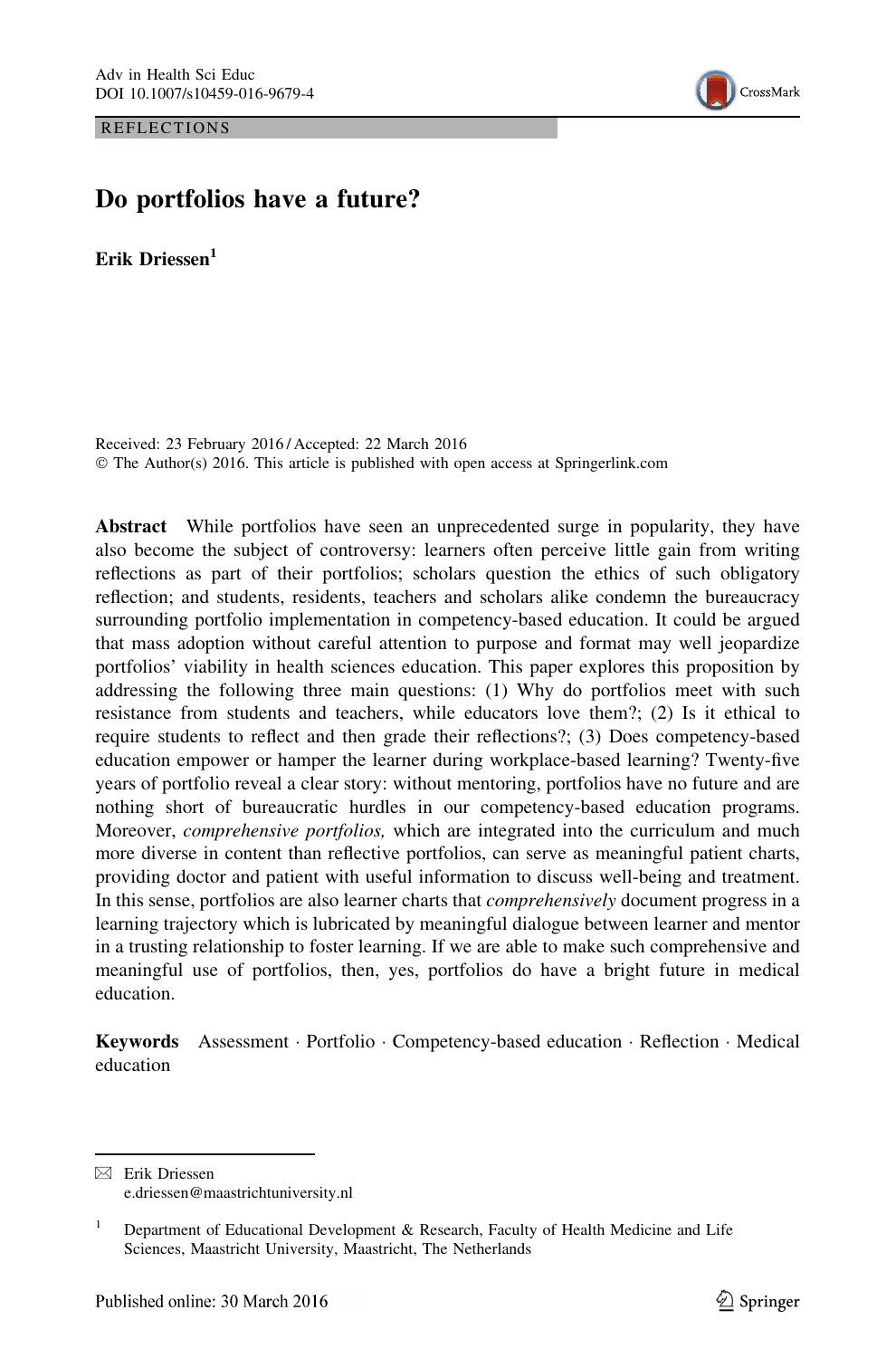### Do portfolios have a future?

It was at the turn of the millennium that I changed from law school and knowledge testing to med school and use of portfolios. The words that my roommate spoke to me on my last day in law school were: "Erik, I hope you are not taking those portfolios too seriously." Now, 16 years on, I have not only completed a PhD on portfolios, but also introduced portfolios into several undergraduate and postgraduate programs, helped to develop an e-portfolio system and participated in countless numbers of workshops, lectures, master classes, symposia, webinars and training sessions on portfolios. In my faculty portfolios have had an erratic life: they swiftly blossomed during the infant years, then changed and partly disappeared during adolescence, to mature and become the central learning and assessment instrument in our longitudinal integrated clerkships and assessment programs.

Had I expected this when I closed the door to my office in law school? Definitely not! The future of portfolios proved to be more serious than my roommate and I had envisioned back in 2000. And today in 2015, portfolios' future seems brighter than ever, with students, residents and doctors compiling evidence of their learning and performance in a portfolio as part of their daily ritual (Chertoff et al. [2015](#page-6-0)). This begs the question: will this global rush on portfolios perpetuate their presumed success in the future? In this paper it is argued that portfolios' popularity, if left unbridled, might just as well contribute to their demise. The key leitmotiv throughout this paper is the question of whether portfolios have a future in health care education. The portfolio future question enables me to approach some bigger topics: competency-based education, reflection and assessment. In my reflections, I will draw on lessons learned from the literature and intertwine these with personal anecdotes from my portfolio trajectory. It is beyond the scope of this paper to discuss the practical aspects of a portfolio, such as how to construct and implement an effective portfolio or how to assess a portfolio. I have extensively discussed these aspects elsewhere (e.g., Driessen and van Tartwijk [2013;](#page-6-0) van Tartwijk and Driessen [2009](#page-7-0)).

Other than the main question may suggest, I do not pretend to be able to predict the future, especially since portfolios have appeared to be capricious and unpredictable. Therefore, my reflections will center on three critical issues that surround portfolio:

- Why do portfolios meet with such resistance from students and teachers, while educators love them?
- Is it ethical to require students to reflect and then grade their reflections?; and
- Does competency-based education empower or hamper the learner during workplacebased learning?

In the next section I will discuss the different *portfolio* variations that enjoy currency.

### Different variations of a portfolio

What do you see when you envision a *portfolio*? This question will most probably elicit different answers from a student in Buenos Aires, a general practitioner in Leeds or a resident in Ottawa. Portfolios in fact differ so much in their form and use that it is almost impossible to make general statements about them. Despite their many variations, however, we can distinguish two overarching types, specifically the *reflective* portfolio and the comprehensive portfolio (Roberts et al. [2014](#page-6-0)). It is for comprehensive portfolios that I do see potential, although I am less convinced of the viability of reflective portfolios. Before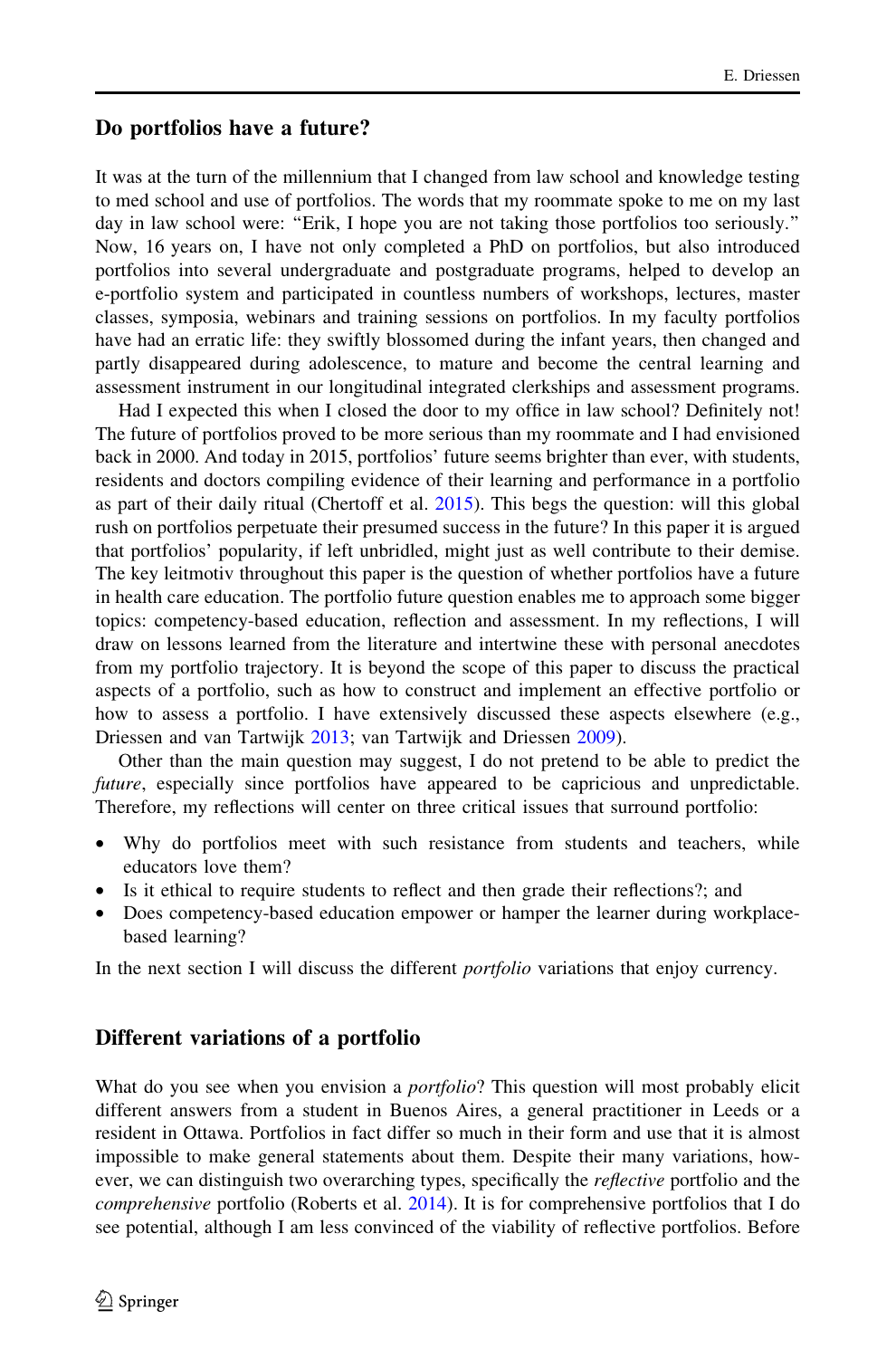delving into the whys and wherefores of these statements, I will first elucidate both variations.

#### Reflective portfolios

The *reflective portfolio* is largely aimed at the development of reflective skills. It requires students to write up a reflection on an aspect that is considered important to their learning or profession. Reflective portfolios are either a self-contained part of the curriculum or added as an assignment to an already existing course. In my first publication on portfolios, I presented an example of such a portfolio, which required first-year students in Maastricht to reflect on four roles based on the assessment feedback they received (Driessen et al. [2003\)](#page-6-0). While Roberts et al. [\(2014](#page-6-0)) use the term formative portfolio to refer to this type of portfolio, in my view this is confusing: in most cases progression to the next study phase is contingent upon successful conclusion of the portfolio. Another reason why I prefer not to distinguish between formative and summative assessment is because this distinction is less clear than one would think at first sight. For a critical perspective on this topic I refer to Man Sze Lau's ''Formative is good, summative is bad'' paper ([2015\)](#page-6-0). Hence, for the purpose of this paper the term *reflective portfolios* refers to portfolios with a strong focus on reflection that are either self-contained or an addition to an existing course.

### Comprehensive portfolios

Comprehensive portfolios are integrated into the curriculum, i.e., they form part of an assessment program (Eva et al. [2015;](#page-6-0) van der Vleuten et al. [2012](#page-7-0)). This can be an undergraduate preclinical assessment program (Daneffer and Henson [2007\)](#page-6-0) or a national postgraduate competency-based assessment program (Moonen-van Loon et al. [2013\)](#page-6-0), for example. In these programs the portfolio is used in combination with other instruments to realize the program's purpose. The portfolio brings together all the information that the other instruments have generated. The goal of comprehensive portfolios is twofold: to support the student's learning process and to assess the student's progress. Comprehensive portfolios can contain reflections, but their content is much more diverse than that of reflective portfolios.

Though other forms of portfolio exist, such as dossier types of portfolios or project portfolios, these are less common in health care education. The next sections will address three issues that are critical to the viability of portfolios in health care education.

# Public relations

A portfolio would better suit my sister (de Hoog [2004](#page-6-0), p. 7)

The most important issue we must address to prevent portfolio's demise is its bad reputation. The last two decades have been characterized by happy portfolio developers and grumpy portfolio users. The enthusiasm and perseverance of educators introducing portfolios have met with stiff opposition from students and teachers working with these portfolios. Scientists, like me, have sought to investigate this resistance for many years (Driessen et al. [2007](#page-6-0)). We found that portfolios do not work by themselves. An important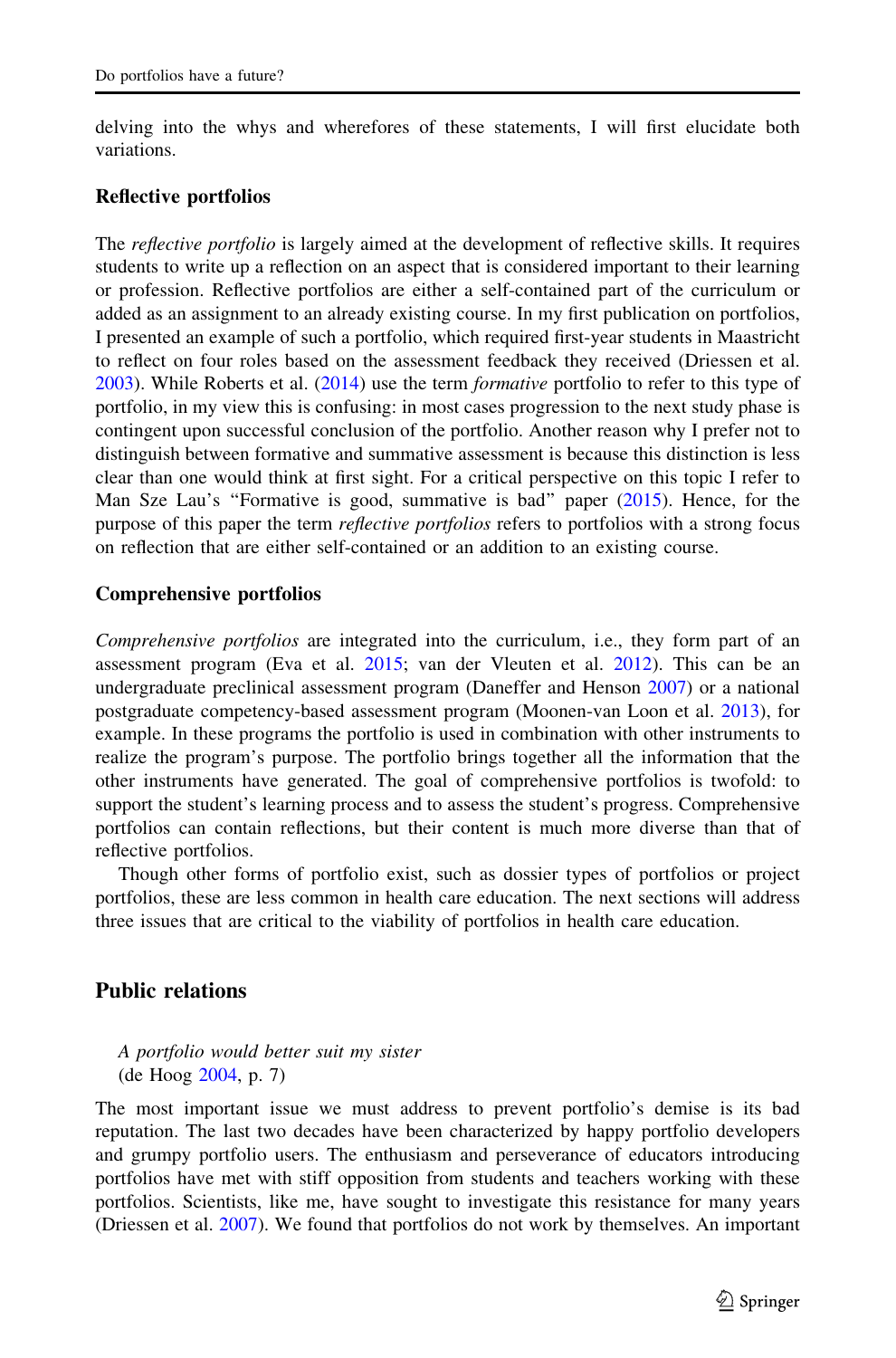characteristic of portfolios is their vulnerability: they only work if several conditions have been fulfilled, e.g., mentoring, open structure, supporting learning environment and a direct learning gain for their users (Driessen et al. [2005\)](#page-6-0). In the case of reflective portfolios this latter condition appears almost impossible to satisfy. Many students do not value reflection as a learning strategy, especially not when they are forced to use an artificial and fixed format and they have little opportunity to direct their learning as a result of these reflections. Most preclinical learning is structured and there is limited flexibility to adapt the environment to the student's learning needs. All this causes students and teachers to be unsatisfied with their reflective portfolio, and, consequently, to become less motivated and engaged (Arntfield et al. [2015\)](#page-6-0). As a result, they regard portfolios as just another assignment they have to do. Therefore, I do not believe that reflective portfolios are the way of the future, especially not when considering the problems involved in requiring students to reflect and assessing these reflections. The next section will look into this.

# **Confessions**

Few things seem to irritate doctors and medical students so much as mandatory reflection. (Tomlinson [2015](#page-7-0))

The surge of portfolios has gone hand in hand with the triumphal march of reflection into medical education. Portfolios are often synonymous with reflection, and, similar to portfolios, there are no signs of this triumphal march grinding to a halt. In Canada, physicians are expected to reflect regularly on their performance using various internal and external data sources (Royal College of Physicians and Surgeons of Canada [2015](#page-6-0)). In Belgium, moreover, besides reflecting on their performance, physicians are required to reflect on their professional attitude, the attitude and behavior of others, legal implications of patient care, and professional, ethical and legal codes (Michels et al. [2012](#page-6-0)).

While reflection is a valuable competence, it has also become a popular learning method in competency-based education. From the first introduction of competency-based learning students and residents fiercely resisted mandatory reflection as part of their training and assessment program. Scholars questioning current application of reflective practice have allied themselves with the reflection-tired students and residents. One of these dissenters, Brian Hodges, voices concern over the way we navigate between examination and reflection in medical education (2015). He worries about ''the growing tension between high stakes external examinations driven by a discourse of 'accountability' and a more recent, but no less passionate, investment in internally motived notions of 'self-direction' and 'reflection''' (Hodges [2015](#page-6-0), p. 261). Mixing reflection with assessment leads, in Hodges' view, to reflection as confession: the student reflects (confesses) and an external judge (confessor) ''guides and shapes the accuracy and objectivity of the student's reflection.'' How harmful is it to force students to disclose personal feelings in their reflective portfolios and have these feelings assessed by a sometimes unknown assessor? (Ghaye [2007\)](#page-6-0)

I too am worried about the unintended consequences of mandatory reflection. At the same time I am convinced that reflection in medical education has merits. In an earlier publication I endorsed Dewey's definition of reflection as letting ''your future behavior be guided by systematic and critical evaluation and analysis of actions and beliefs and the assumptions that underlie them'' (Driessen et al. [2008](#page-6-0), p. 827). This form of reflection is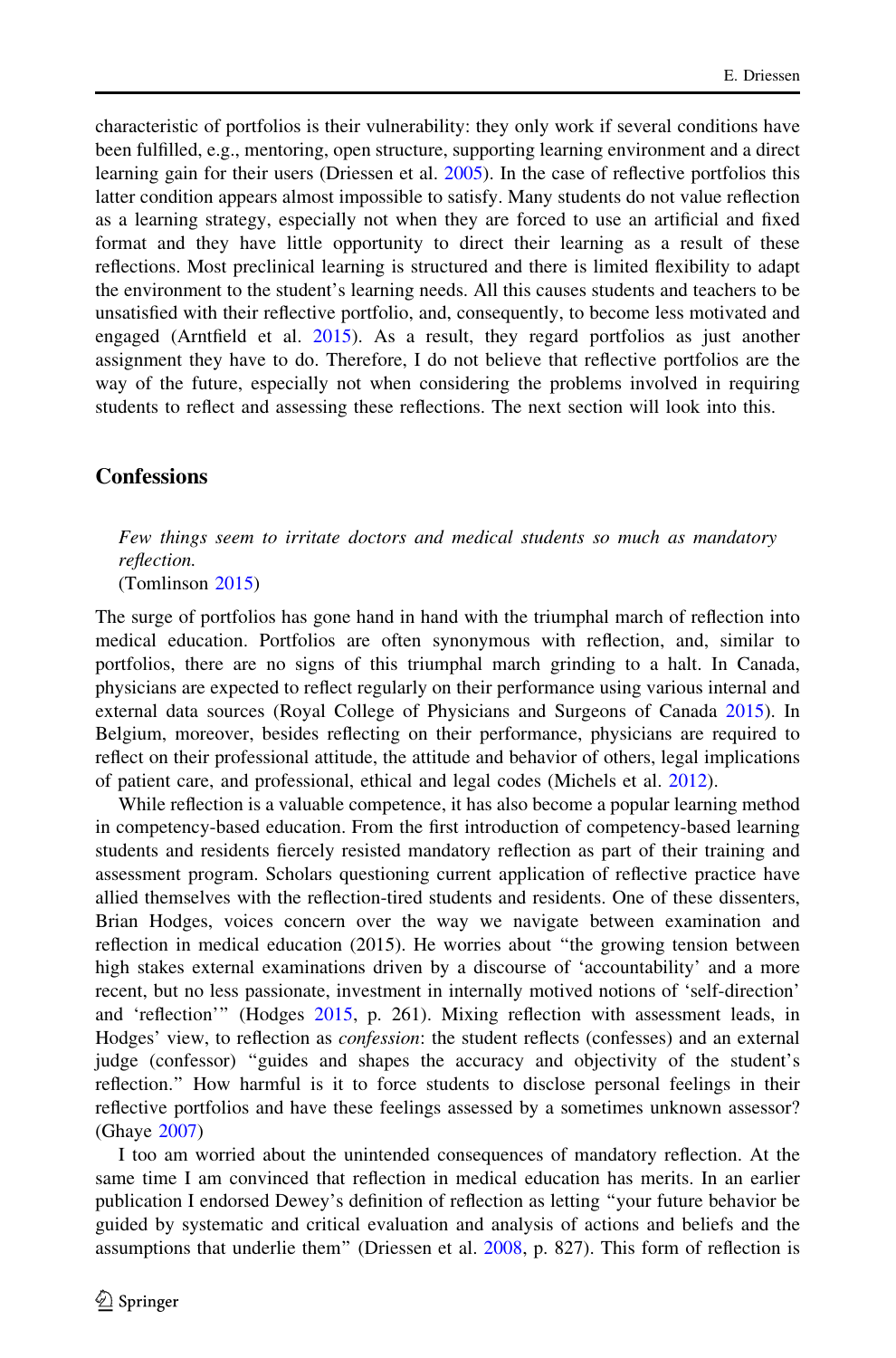essential for learning from clinical experiences and therefore every learner in health care education should practice it. I also subscribe to Ng et al.'s assertion that reflection should more be seen as a critical social inquiry, requiring ''more explicit attention to social and systemic forces, and the assumptions embedded in thought processes and power relations, with an aim toward transformation and action" (Ng et al. [2015,](#page-6-0) p. 465). Hence, it is my view that critical reflection could help to change medical education practice.

In sum, reflection places me in a dilemma: while I recognize its importance to learning and practice, I also seriously doubt mandatory pre-structured reflection. I don't know the answer to this dilemma. A learning environment and a portfolio that values a reflective dialogue with a trusted person in an open and safe way, is probably the way to go. However, it is a long road for medical education to create such an environment. The learning environments and portfolios we currently offer to our learners are strongly focused on accountability and checking with all the unintended effects as a result.

### Kafka at the hospital

When educators in graduate medical education first focused on competency-based education, I remember a rush to find assessment instruments. I struggled to have those same educators pause long enough to think about how they would teach the competencies they planned to assess.

(O'Sullivan Commentary [2015,](#page-6-0) p. 277)

In competency-based learning portfolios have become instruments for the recording of large quantities of detailed outcomes, competencies, entrustable professional activities and milestones. At the end of the training period students have to prove that they have met all the requirements and their teachers have to check this. In time-scarce clinical practice the limited time for teaching is used for checking portfolio checklists instead of discussing feedback and learning. In this way portfolios degenerate into bureaucratic exercises instead of empowering our learners in the workplace. Rather than supporting the learning process, bureaucratic portfolios and other workplace-based assessment methods often stand in between the learner and the learning opportunities in the workplace (Teunissen and Eppich in press). I do not think this situation is likely to change in the near future. Educators are still working hard to develop outcomes, competences, entrustable professional activities and milestones, and the focus is mainly on assessment and less on how these outcomes can be learned. In the next section I will explain how I think comprehensive portfolios can contribute to the learning of outcomes and how we may be able to overcome the bureaucratic side effects of competency-based learning.

### Food for thought

While portfolios have seen an unprecedented surge in popularity, they have also become the subject of controversy. On all continents students, residents, physicians and other health care workers have adopted the practice of compiling a portfolio in their competencybased curricula. Yet, they often perceive little gain from their reflective portfolios, while scholars question the ethics of obligatory reflection in *reflective* portfolios. Students,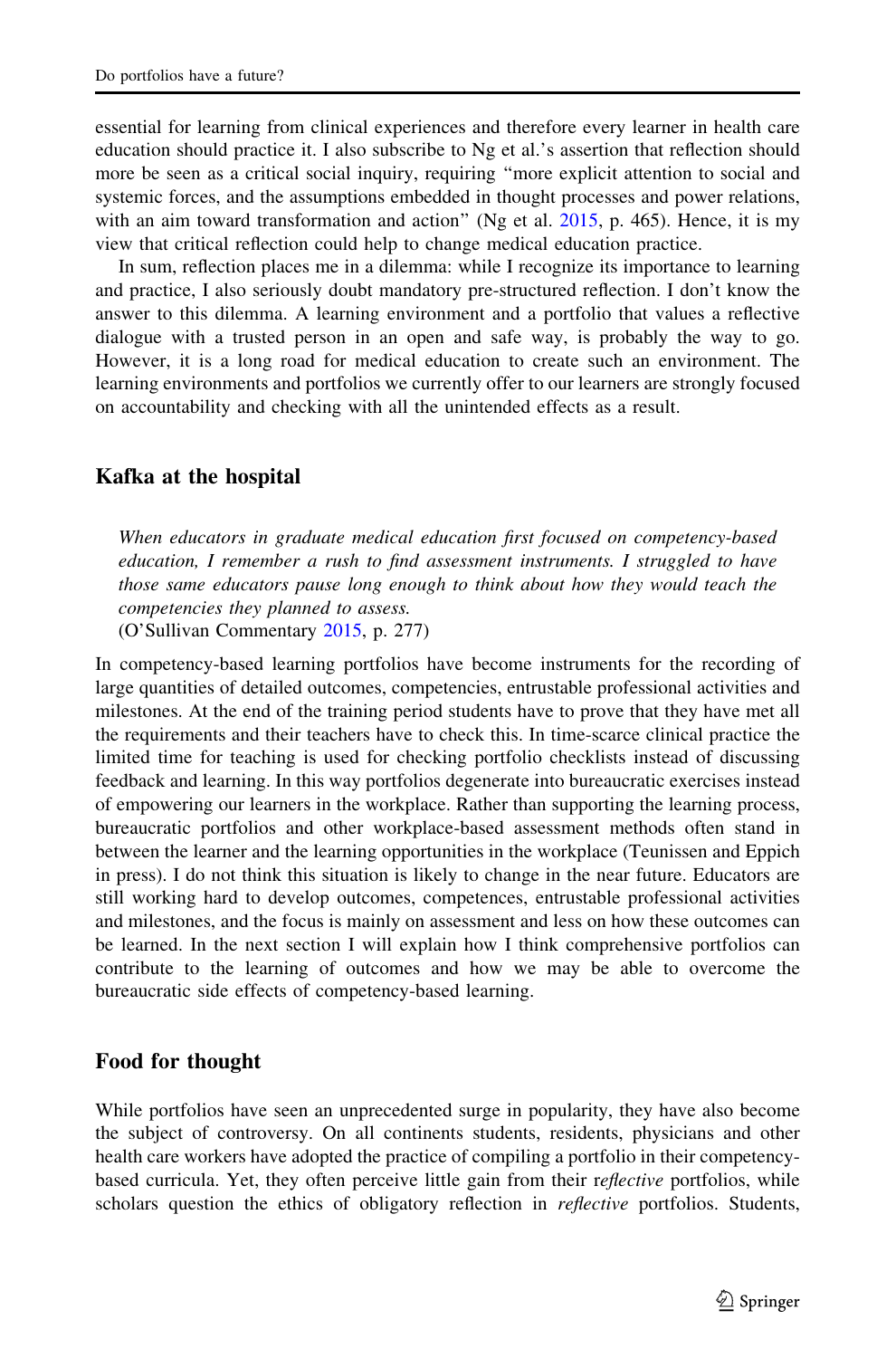residents, teachers and scholars alike condemn the bureaucracy surrounding the implementation of comprehensive portfolios in competency-based education.

Is there a way out?

It is with good reason that the portfolio pioneers in medical education spoke of portfolio learning or portfolio-based learning instead of portfolio assessment (Snadden et al. [1996;](#page-7-0) Snadden and Thomas [1998](#page-7-0)) and defined portfolio as a ''system [that] operates … through the interaction of a learner and supervisor using the material as a *catalyst* to guide [discussion and] further learning'' (Snadden et al. [1996](#page-7-0), p. 148). Hence, portfolios at best provide learners and their mentors with *food for thought*, which in the case of *compre*hensive portfolios can be especially rich, with information and feedback on learning and past performance, the learner's perspective on this combined with the learner's intentions and plans for the coming period. These materials can feed the conversations between learners and mentors about performance, reassurance, and directing future learning and practice (Teunissen and Eppich in press). In the view of Eva et al. ([2015\)](#page-6-0) such a continuous model of assessment could help to overcome the unintended consequences of competencybased assessment, as it allows *inter alia* for competence to be closely monitored. Moreover, they prudently advise that in an ideal world a coach should discuss plans for improvement with the learner. For me, this addresses the root cause of the problem, as we are committed to accountability, define outcomes and milestones and develop instruments to measure them, but we pay no heed to learning; only in the *ideal world* do we ensure mentor time for every learner. This is unjust, for mentoring is likely the most powerful learning method available in our medical education toolbox (Driessen and Overeem [2013](#page-6-0)). Studies have reported beneficial effects of mentoring in both medicine and medical education, with mentoring having positive effects on career success, productivity, job satisfaction, career preparation, and workplace-based learning (Eby et al. [2008;](#page-6-0) Driessen and Overeem [2013\)](#page-6-0).

Twenty-five years of portfolio reveal a clear story: without mentoring, portfolios have no future and are nothing short of bureaucratic hurdles in our competency-based education programs. Let us therefore commit ourselves to our learners. Let us establish a portfolio that supports learning by guiding the discussion between the learner and the mentor. Let us provide them with mentors who help them to use the portfolio data to make sense of their experiences and frame plans for improvement (Eva et al. [2015\)](#page-6-0). Let us use the portfolio just as the patient chart. It provides doctor and patient with very useful information to discuss well-being and treatment. Let it also be a learner chart that comprehensively documents progress in a learning trajectory which is lubricated by meaningful dialogue between learner and mentor in a trusting relationship to foster learning. Recent calls for programmatic assessment cannot succeed without such a learning chart (van der Vleuten et al. [2012;](#page-7-0) Driessen et al. [2012\)](#page-6-0). In programmatic assessment decision-making is removed from individual assessments and decisions are only based on longitudinally gathered assessment and learning information. The portfolio, then, becomes the key instrument that fully services learning and assessment. If we are able to make such comprehensive and meaningful use of portfolios, then, yes, I do envision a bright future for such learner charts in medical education.

Acknowledgments I would like to thank Cees van der Vleuten and Jan van Tartwijk for their advice, reading and commenting on draft versions of the manuscript. I also wish to thank Angelique van den Heuvel for improving the English language of the first draft.

Open Access This article is distributed under the terms of the Creative Commons Attribution 4.0 International License [\(http://creativecommons.org/licenses/by/4.0/\)](http://creativecommons.org/licenses/by/4.0/), which permits unrestricted use, distribution,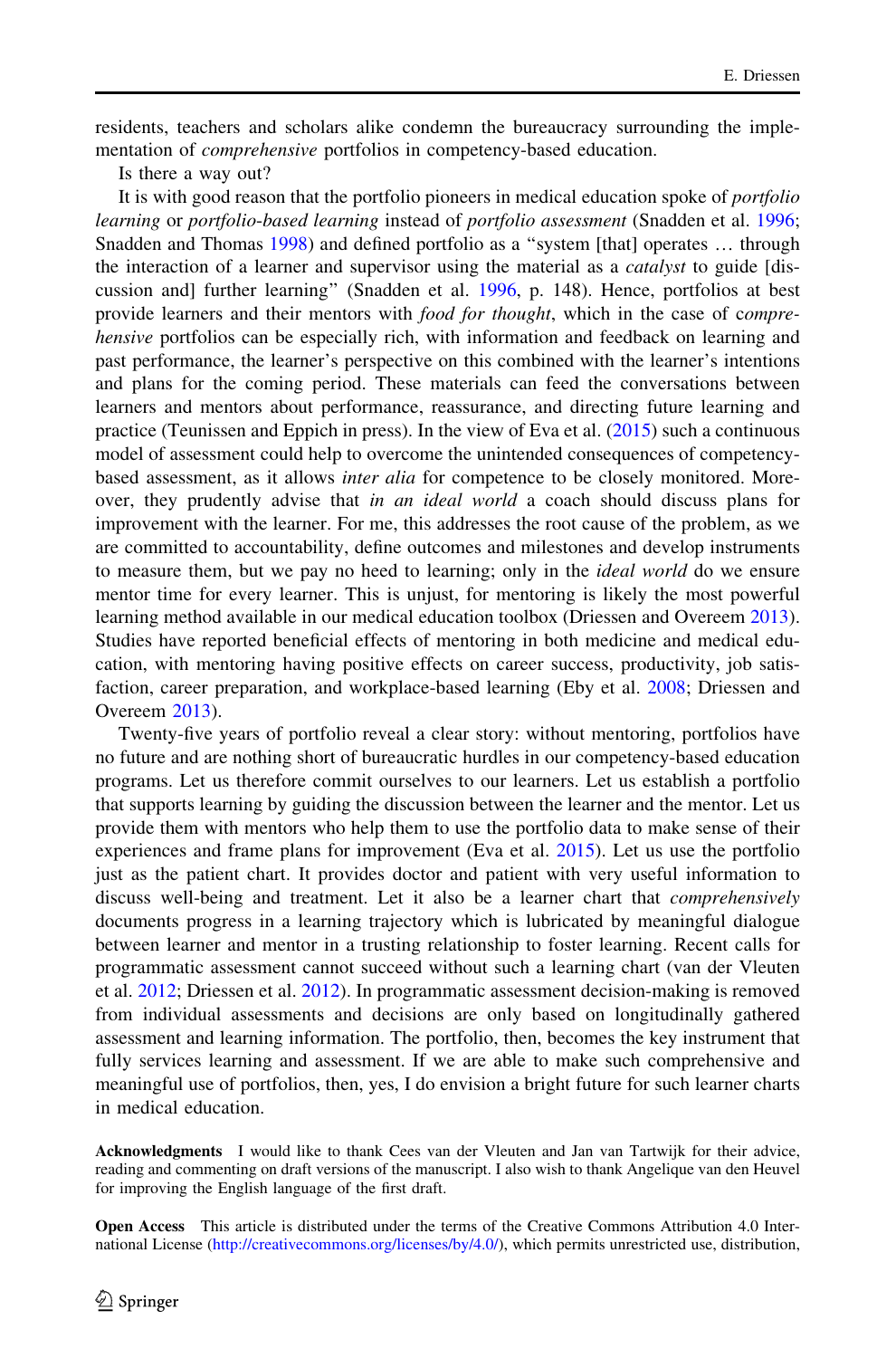<span id="page-6-0"></span>and reproduction in any medium, provided you give appropriate credit to the original author(s) and the source, provide a link to the Creative Commons license, and indicate if changes were made.

#### **References**

- Arntfield, S., Parlett, B., Meston, C. N., Apramian, T., & Lingard, L. (2015). A model of engagement in reflective writing-based portfolios: Interactions between points of vulnerability and acts of adaptability. Medical Teacher,. doi:[10.3109/0142159X.2015.1009426](http://dx.doi.org/10.3109/0142159X.2015.1009426).
- Chertoff, J., Wright, A., Novak, M., Fantone, J., Fleming, A., Ahmed, T., et al. (2015). Status of portfolios in undergraduate medical education in the LCME accredited US medical school. Medical Teacher,. doi[:10.3109/0142159X.2015.1114595](http://dx.doi.org/10.3109/0142159X.2015.1114595).
- Dannefer, E. F., & Henson, L. C. (2007). The portfolio approach to competency-based assessment at the Cleveland Clinic Lerner College of Medicine. Academic Medicine, 82, 493–502.
- De Hoog, D. (2004). Self-reflection is not easy: portfolio is not very popular yet. Ad Valvas (Newspaper Free University Amsterdam), pp. 7. 5 Feb 2004
- Driessen, E. W., & Overeem, K. (2013). Mentoring. In K. Walsh (Ed.), Oxford textbook of medical education (pp. 265–284). London: Oxford University Press.
- Driessen, E. W., Tartwijk, J. Van, der Vleuten, C. P. M., & Wass, V. (2007). Portfolios in medical education: Why do they meet with mixed success? A systematic review. Medical Education, 41, 1224–1233.
- Driessen, E. W., van Tartwijk, J., Vermunt, J. D., & van der Vleuten, C. P. M. (2003). Use of portfolios in early undergraduate medical training. Medical Teacher, 25, 18–23.
- Driessen, E. W., Tartwijk, J., Overeem, K., Vermunt, J., & Van der Vleuten, C. P. M. (2005). Conditions for successful use of portfolios for reflection. Medical Education, 39, 1230–1235.
- Driessen, E. W., van Tartwijk, J., & Dornan, T. (2008). The self-critical doctor: Helping students become more reflective. British Medical Journal, 336, 827–830.
- Driessen, E. W., van Tartwijk, J., Govaerts, M., Teunissen, P., & van der Vleuten, C. P. (2012). The use of programmatic assessment in the clinical workplace: A Maastricht case report. Medical Teacher, 34, 226–231.
- Driessen, E. W., & Van Tartwijk, J. (2013). Portfolios in personal and professional development. In T. Swanwick (Ed.), Understanding medical education: Evidence, theory and practice (pp. 193–200). Oxford: Wiley, Blackwell.
- Eby, L. T., Allen, T. D., Evans, S. C., Ng, T., & DuBois, D. L. (2008). Does mentoring matter? A multidisciplinary meta-analysis comparing mentored and non-mentored individuals. Journal of Vocational Behavior, 72, 254–267.
- Eva, K. W., Bordage, G., Campbel, G., Galbraith, R., Ginsburg, S., Holmboe, E., & Regehr, G. (2015). Towards a program of assessment for health professionals: From training into practice. Advances in Health Sciences Education,. doi[:10.1007/s10459-015-9653-6.](http://dx.doi.org/10.1007/s10459-015-9653-6)
- Ghaye, T. (2007). Is reflective practice ethical? (The case of the reflective portfolio). Reflective Practice: International and Multidisciplinary Perspectives, 8(2), 151–162. doi:[10.1080/14623940701288859](http://dx.doi.org/10.1080/14623940701288859).
- Hodges, B. D. (2015). Sea monsters & whirlpools: Navigating between examination and reflection in medical education. Medical Teacher, 37, 261–266.
- Man Sze Lau, A. (2015). 'Formative good, summative bad?'A review of the dichotomy in assessment literature. Journal of Further and Higher Education,. doi:[10.1080/0309877X.2014.984600.](http://dx.doi.org/10.1080/0309877X.2014.984600)
- Michels, N. R., Denekens, J., Driessen, E. W. Van, Gaal, L. F., Bossaert, L. L., & De Winter, B. Y. (2012). A Delphi study to construct a CanMEDS competence based inventory applicable workplace assessment. BMC Medical Education, 12, 86.
- Moonen-van Loon, J. M. W., Overeem, K., Donkers, H. H. L. M., Van der Vleuten, C. P. M., & Driessen, E. W. (2013). Composite reliability of a workplace-based assessment toolbox for postgraduate medical education. Advances in Health Sciences Education, 18, 1087–1102.
- Ng, S. L., Kinsella, E. A., Friesen, F., & Hodges, B. D. (2015). Reclaiming a theoretical orientation to reflection in medical education research: A critical narrative review. Medical Education, 49, 461–475.
- O'Sullivan, P. S. (2015). What's in a learning environment? Recognizing teachers' roles in shaping a learning environment to support competency. Perspectives on Medical Education, 4, 277-279.
- Roberts, C., Shadbolt, N., Clark, T., & Simpson, P. (2014). The reliability and validity of a portfolio designed as a programmatic assessment of performance in an integrated clinical placement. BMC Medical Education, 14, 197. doi:[10.1186/1472-6920-14-197](http://dx.doi.org/10.1186/1472-6920-14-197).
- Royal College of Physicians and surgeons of Canada CanMEDS. (2015) [http://www.royalcollege.ca/portal/](http://www.royalcollege.ca/portal/page/portal/rc/canmeds/canmeds2015) [page/portal/rc/canmeds/canmeds2015](http://www.royalcollege.ca/portal/page/portal/rc/canmeds/canmeds2015). Accessed 15 Jan 2016.